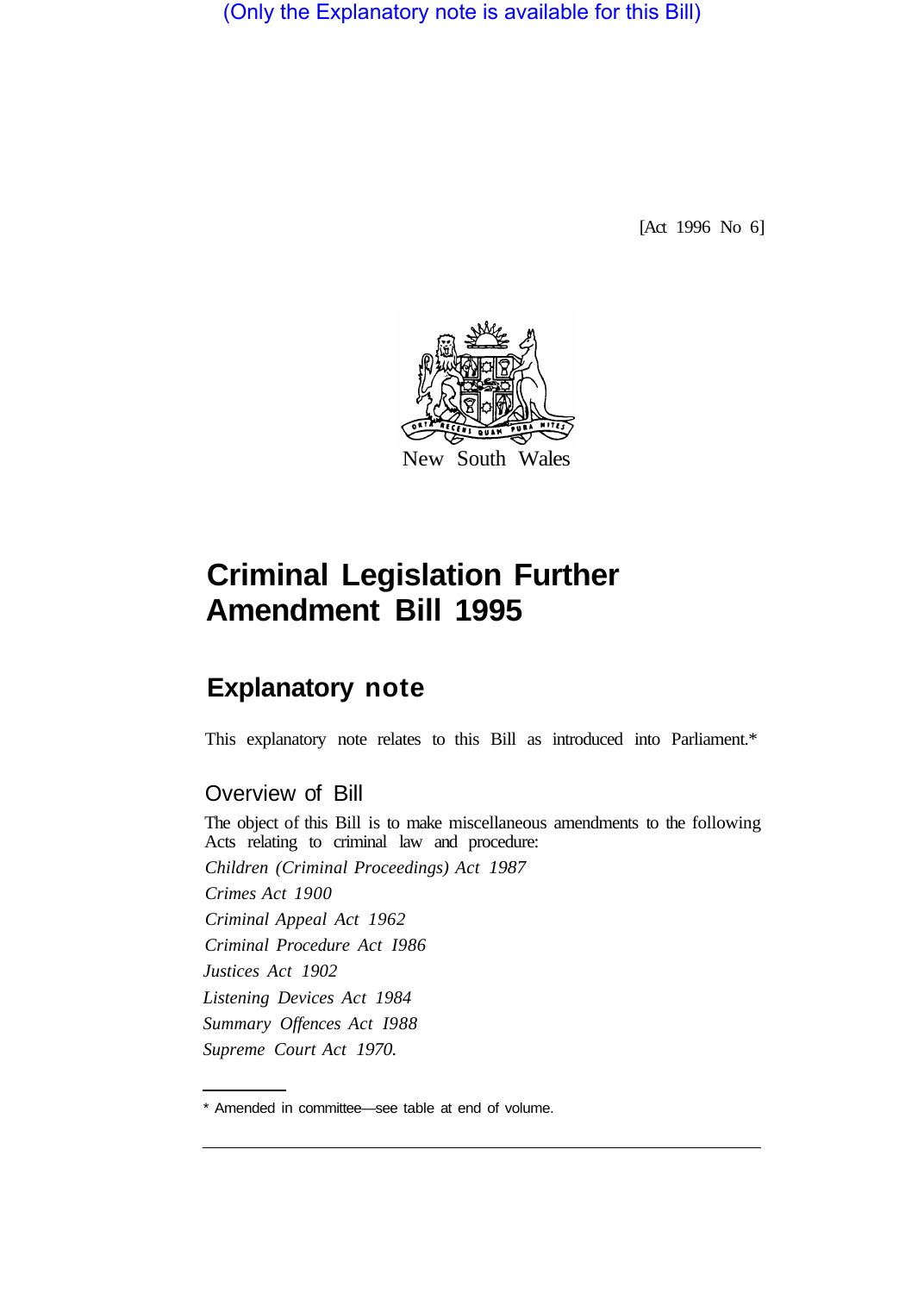Explanatory note

# Outline of provisions

**Clause 1** sets out the name (also called the short title) of the proposed Act.

**Clause 2** provides that the proposed Act will commence on a day or days to be appointed by proclamation.

**Clause 3** is a formal provision that gives effect to Schedule 1 which contains amendments to the Acts listed above.

#### **Schedule 1 Amendment of Acts**

#### **Children (Criminal Proceedings) Act 1987** (Schedule 1.1 [1]–[4])

Section 10 of the *Children (Criminal Proceedings) Act 1987* provides for the exclusion of persons from a court while the court is hearing criminal proceedings to which a child is a party. Section 11 prohibits the publication or broadcasting of the name, or any other matter that may lead to the identification, of a child in any way mentioned or involved in any criminal proceedings.

Schedule 1.1 [l] increases the fine for an offence under section 11 from 10 penalty units (currently \$1,000) to 500 penalty units, in the case of a corporation, or 50 penalty units in any other case (currently \$50,000 and \$5,000 respectively). Schedule 1.1 [3] and [4] contain consequential amendments relating to the jurisdiction of courts.

Schedule 1.1 [2] extends the protection for a child involved in criminal proceedings under section 10 or 11 to a child involved in an application for bail.

**Crimes Act 1900** (Schedule 1.2 [1]–[14])

#### **Misuse of public property by public officials outside New South Wales** (Schedule 1.2 [l], [5] and [14])

Proposed section 3B (Schedule 1.2 [5]) enables the prosecution in New South Wales of certain offences under section 178BA (Obtaining money etc by deception) or 178BB (Obtaining money etc by false or misleading statements) of the *Crimes Act 1900* that are committed by public officials outside New South Wales and that involve the misuse of public money of the State, or other property held by or on behalf of the State.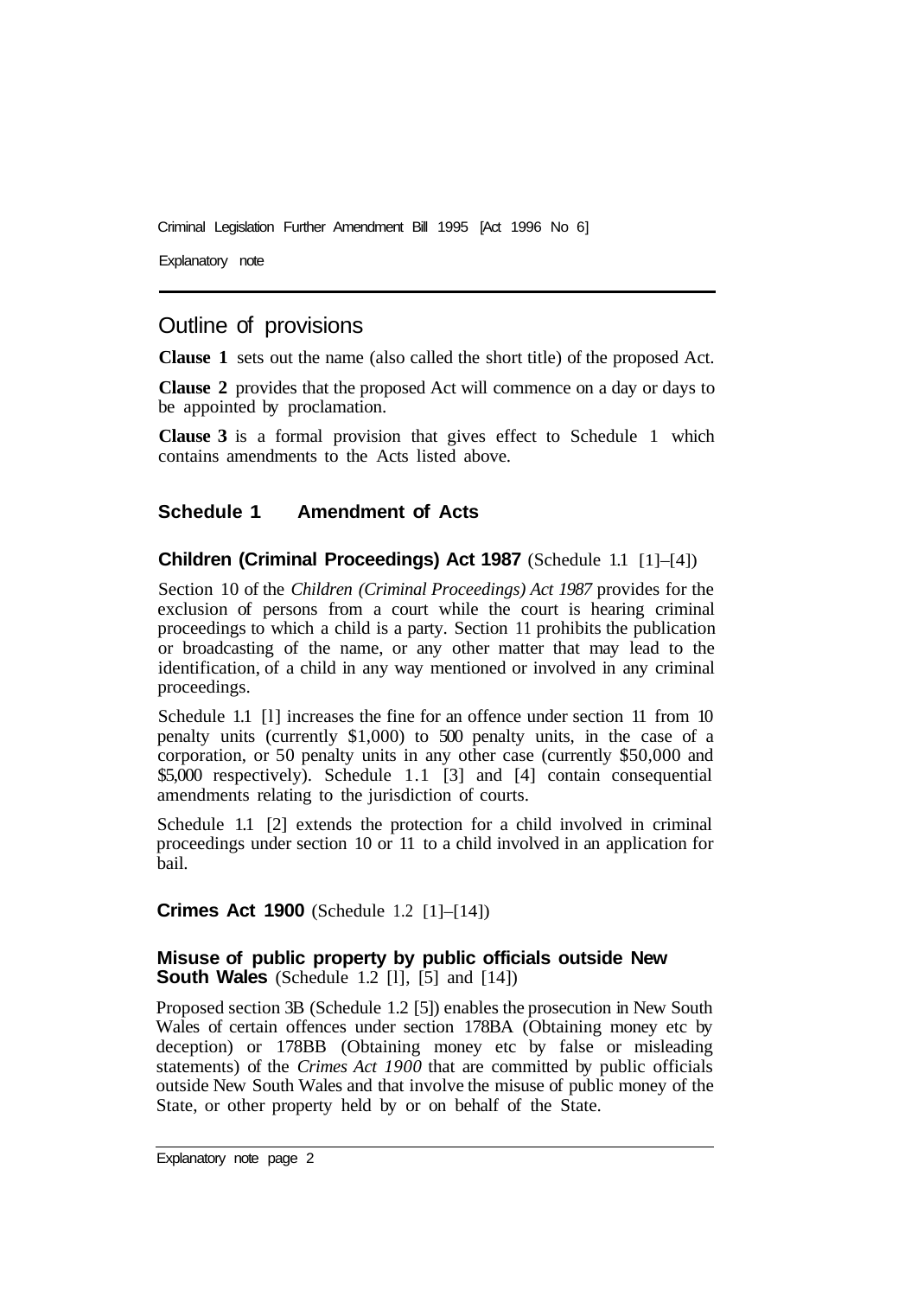Explanatory note

Proposed section 3B (6) makes it clear that the proposed section applies only to offences committed after the commencement of the proposed section.

Schedule 1.2 [l] is consequential on the insertion of proposed section 3B.

Schedule 1.2 [14] is a consequential amendment that excludes proposed section 3B from the Second Schedule to the *Crimes Act 1900* (which contains a list of provisions of the *Crimes Act 1900* that extend to all offences and courts).

#### **Dangerous navigation** (Schedule 1.2 [6])

Proposed sections 52B and 52BA:

- (a) replace the offence of culpable navigation with the following four offences:
	- dangerous navigation occasioning death,
	- aggravated dangerous navigation occasioning death,
	- dangerous navigation occasioning grievous bodily harm,
	- aggravated dangerous navigation occasioning grievous bodily harm, and
- (b) increase the penalties in relation to dangerous navigation offences and provide for higher maximum sentences of imprisonment if aggravating circumstances (such as having the prescribed concentration of alcohol or navigating at an excessive speed) are involved, and
- (c) provide that, for the purposes of the offences, there is a conclusive presumption that a person is under the influence of intoxicating liquor if the person has a blood alcohol concentration sf 0.15 grams or more per 100 millilitres of blood.

The proposed sections also provide that any of the offences may be established if the prosecution proves that the person navigating a vessel caused a collision between other vessels or between another vessel and an object or person. Apart from this, the other circumstances that may presently give rise to an offence are retained, though section 52B is in a recast form. The recast form of the section will not affect the elements that the prosecution is required to prove to establish an offence.

The amendment will bring the offences into line with sections 52A and 52AA (dangerous driving) of the *Crimes Act 1900.*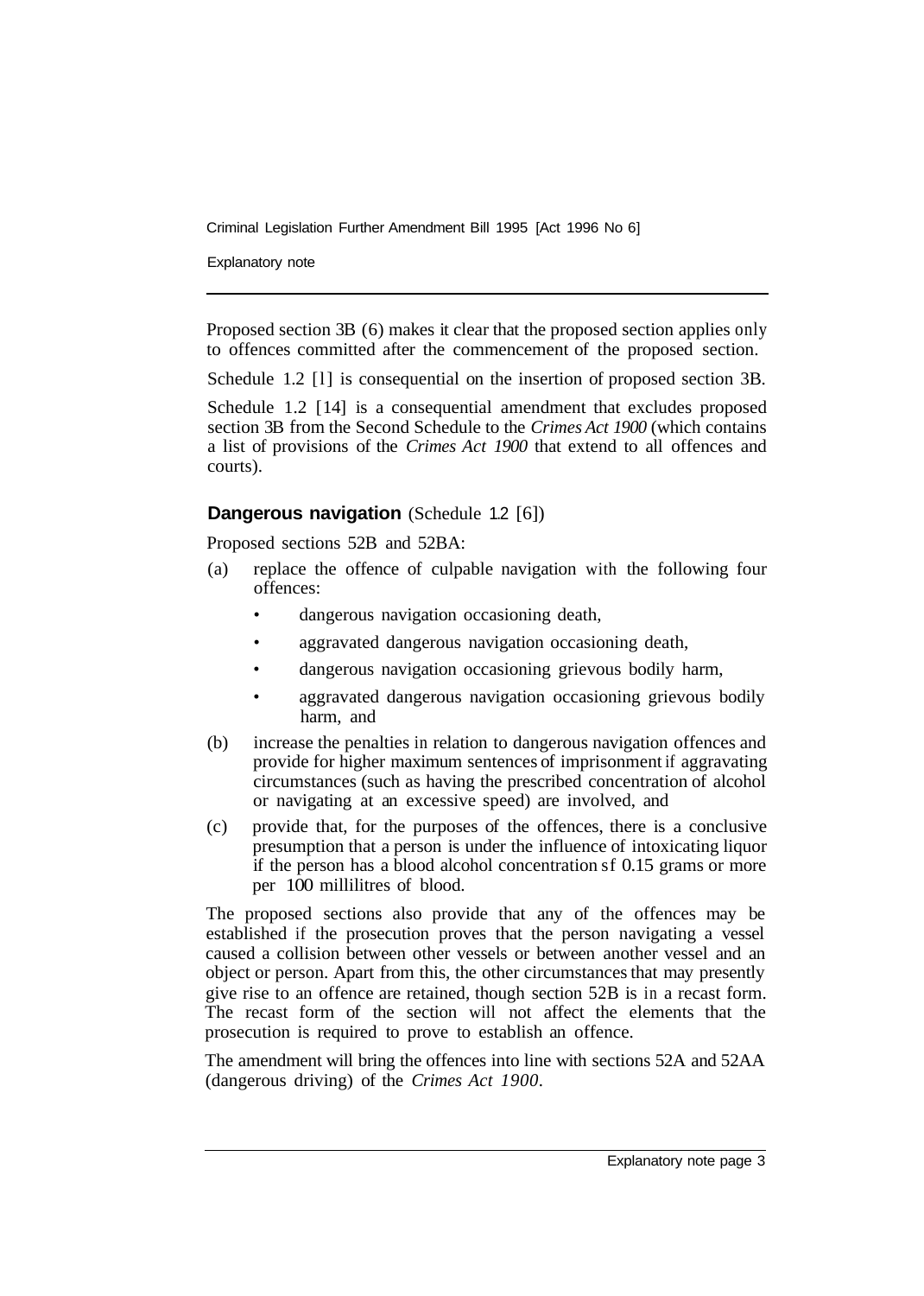Explanatory note

# **Orders for cohabitation and custody and maintenance of**

**children** (Schedule 1.2 [2], [7] and [13])

Section 60 of the *Crimes Act 1900* enables a judge, following conviction of a husband for an assault against his wife, to make a declaration that the wife is no longer bound to cohabit with her husband. Such a declaration is stated in the section to have the effect of a decree of judicial separation on the ground of cruelty. Section 573 provides that where a declaration is made under section 60, a judge may also make orders as to the custody and maintenance of children.

Schedule 1.2 [7] and [ [13] repeal sections 60 and 573, respectively. The sections are superfluous. Decrees of judicial separation are no longer available in Australia (see section 8 (2) of the *Family Law Act 1975* of the Commonwealth) and Part 15A of the *Crimes Act 1900* enables courts to make orders in domestic violence matters. A consequential amendment is made by Schedule 1.2 [2].

## **Possession of implements for making false instruments**

(Schedule 1.2 [8])

Proposed section 302A creates an offence of making, or having possession of, a device or other material for the purpose of making a false instrument. Under the proposed section it will, for example, be an offence to possess a machine designed to encode cardholder details in the magnetic stripe of credit cards on blank cards for a fraudulent purpose.

### **Harbouring escaped interstate prisoners** (Schedule 1.2 [3] and [9])

Proposed section 358C (Schedule 1.2 [9]) will make it an offence to harbour, maintain or employ in New South Wales a prisoner who has escaped from custody in another State or a Territory.

At present, section 36 of the *Prisons Act 1952* provides for a similar offence. However, that offence is in general terms and does not expressly cover harbouring of such prisoners. Section 36 will continue to apply to the harbouring of prisoners who have escaped from custody within the State.

Schedule 1.2 [3] makes a consequential amendment.

Explanatory note page 4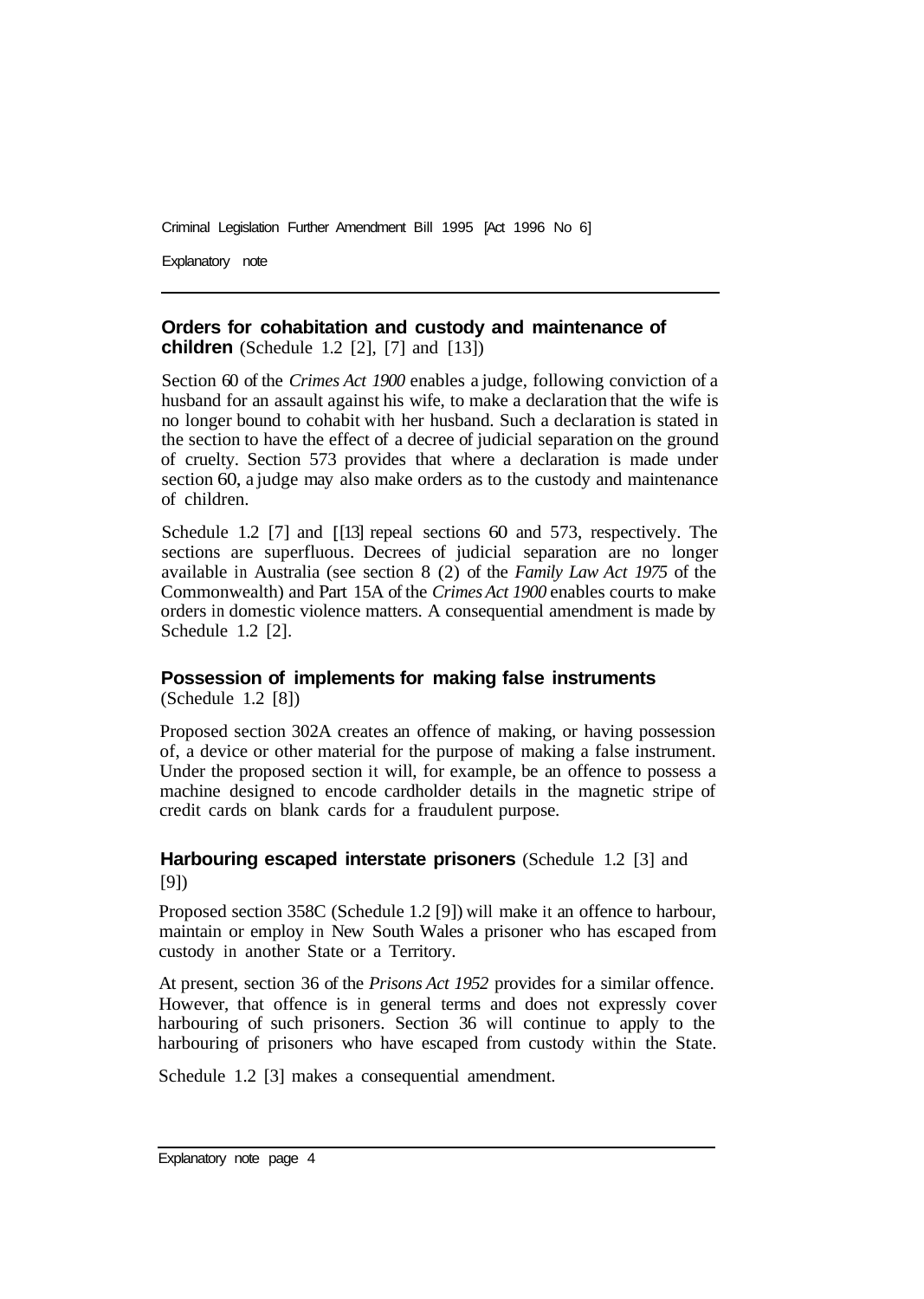Explanatory note

#### **intoxication** (Schedule 1.2 [10])

Proposed Part 11A (Schedule 1.2 [10]) will reform the law concerning the effect of intoxication on criminal liability. The proposed Part does not affect the operation of any defence to criminal liability.

Presently, the common law in Australia enables an accused to adduce evidence of intoxication to cast doubt on whether the accused acted voluntarily or with the requisite mental state for the offence. (See *R v O'Connor* (1979–1980) 146 CLR 64.) In England, the common law draws a distinction between offences of specific intent (where evidence of intoxication is relevant) and offences of basic intent (where evidence of intoxication is irrelevant). (See *Reg v Majewski* [ 1977] AC 443.) An offence of specific intent is essentially an offence requiring a person to intend a result. An offence of basic intent, on the other hand, requires a person simply to intend the prohibited conduct.

The amendments will reform the law to bring it closer to the English common law. Part 11A contains the following provisions:

Proposed section 428A includes definitions of *offence, intoxication* and *self-induced intoxication.* 

Proposed section 428B defines *offence of specific intent* and lists examples of such offences. The definition is based on that suggested by Gibbs J in *Viro v The Queen* (1978) 141 CLR 88 at 111 and O'Connor at 91.

Proposed section 428C provides that evidence of intoxication (both self-induced and otherwise) can be taken into account in determining whether a person has formed the requisite intent for an offence of specific intent. However, such evidence cannot be considered if the person became intoxicated to strengthen his or her resolve.

Proposed section 428D provides that evidence of self-intoxication cannot be considered in determining whether a person had the requisite mens rea in relation to offences that are not offences of specific intent. However, evidence of intoxication that was not self-induced may be taken into account in relation to such offences.

Proposed section 428E prevents evidence of self-induced intoxication from being taken into account in determining the mens rea for manslaughter in cases where that evidence has resulted in a person being acquitted of murder. However, evidence of intoxication that was not self-induced can be taken into account.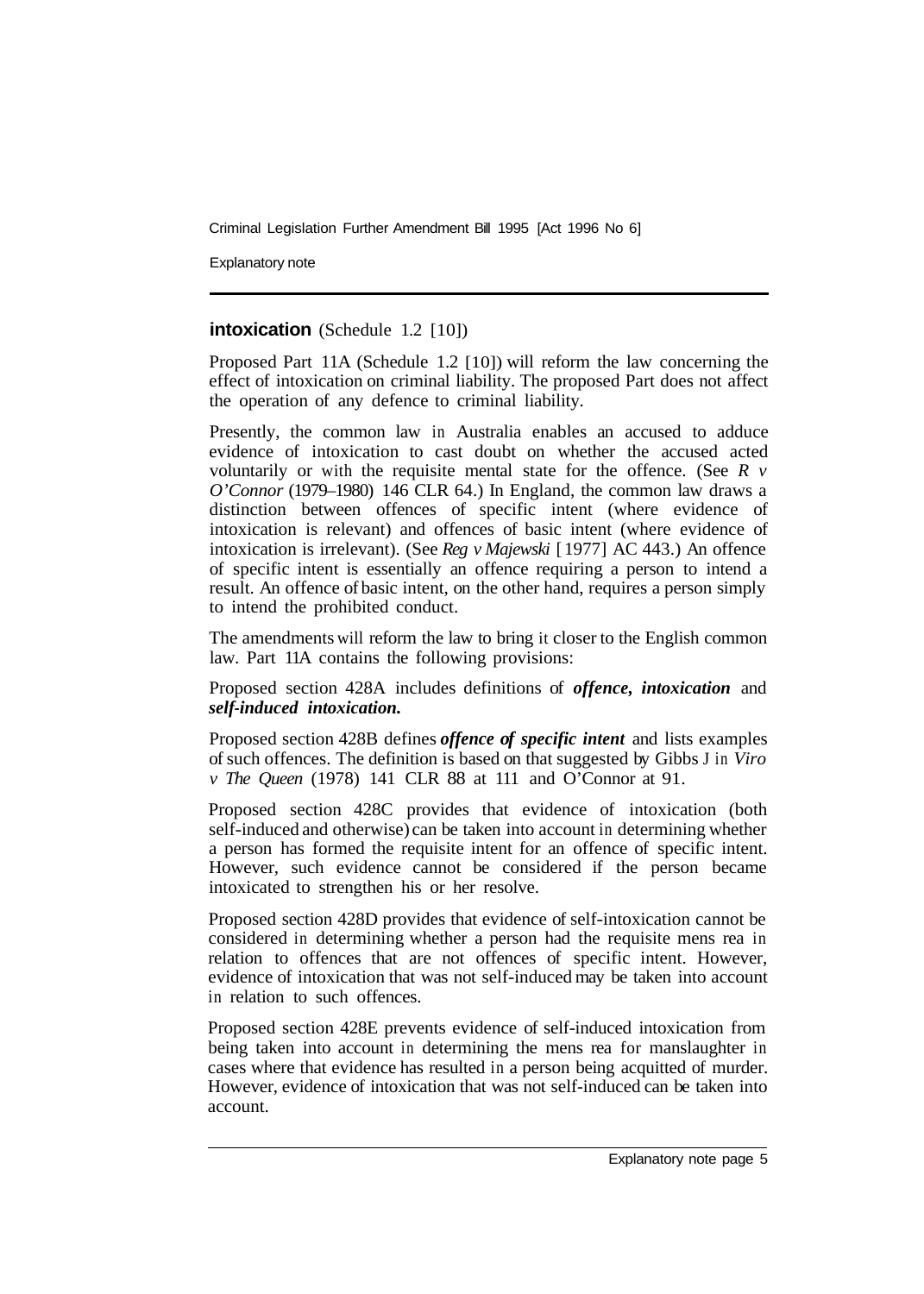Explanatory note

Proposed section 428F provides that, in applying the reasonable person test in relation to an offence, the test is to be applied by having regard to a reasonable person who is not intoxicated.

Proposed section 428G provides that evidence of self-induced intoxication cannot be considered in determining whether a person voluntarily committed the actus reus of any offence. However, the proposed section also provides that a person is not criminally responsible for conduct constituting an offence if it results from intoxication that was not self-induced.

Proposed section 428H abolishes the common law relating to the effect of intoxication on criminal responsibility.

Proposed section 428I provides that the proposed Part applies to offences (whether under the Act or otherwise) committed after the commencement of the proposed Part.

#### **Offence of watching or besetting** (Schedule 1.2 [11] and [12])

Section 545B of the *Crimes Act 1900* provides (among other things) that a person who "watches or besets" another person with a view to compelling the person to do or to abstain from doing any lawful thing is guilty of an offence.

Persons watch or beset another person by attending at or near any place in such numbers or in such a manner as to intimidate any person, or obstruct entry or exit or lead to a breach of the peace. The offence covers picketing and other behaviour that is associated with peaceful industrial disputes. The proposed amendment will repeal those provisions of section 545B relating to watching or besetting while retaining other elements of the section relating to violence or intimidation, following a person from place to place or hiding, or hindering use of, a person's tools.

#### **Criminal Appeal Act 1912** (Schedule 1.3)

Proposed section 14A specifies the circumstances in which the Court of Appeal may sentence (or resentence) a respondent to a Crown appeal in his or her absence. The Court may do so if notice of the date of appeal has been given to the respondent (or notice of appeal has been given but not the date because the respondent's whereabouts are unknown) and it would not be unjust to pass sentence in the absence of the respondent.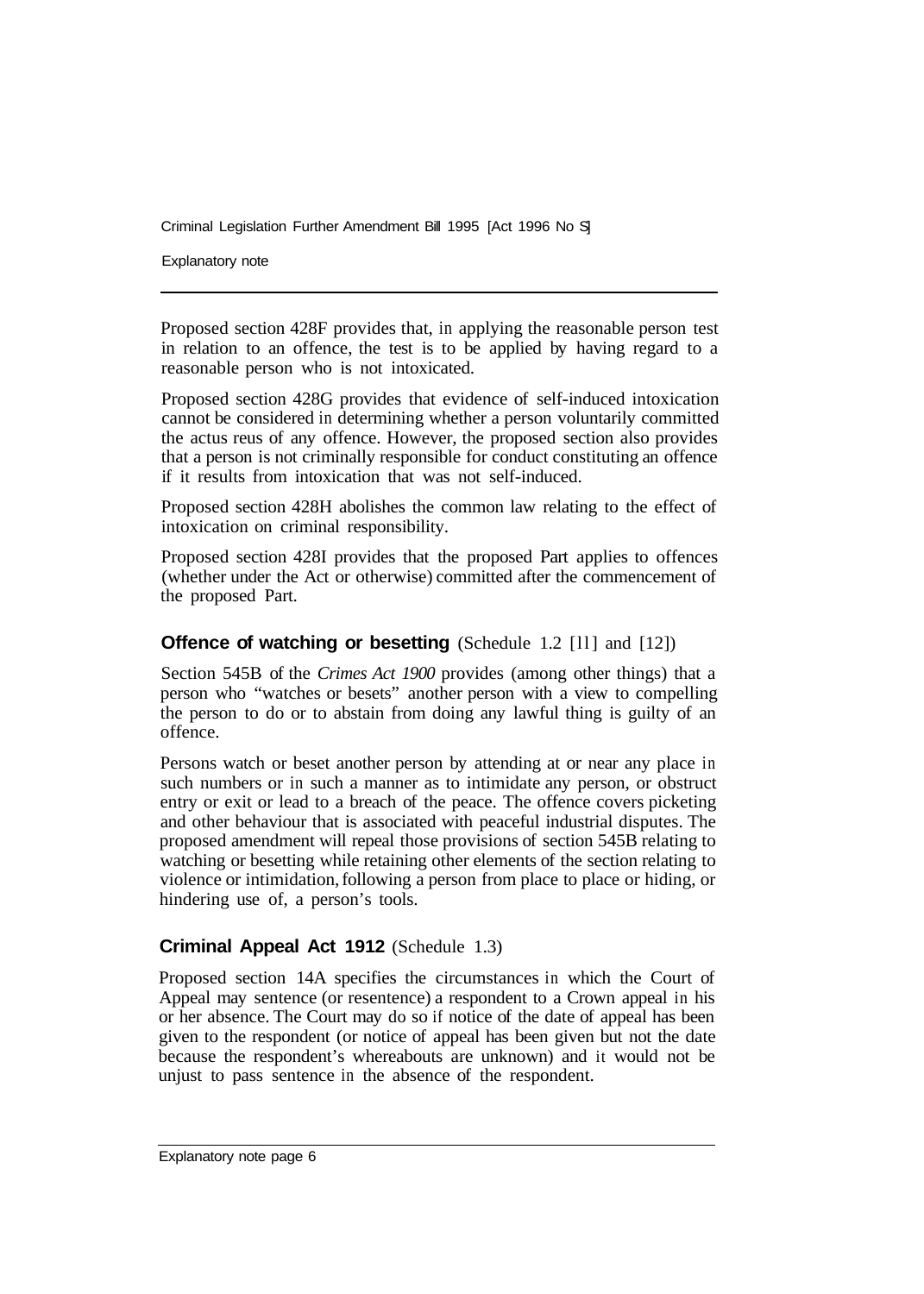Explanatory note

#### **Criminal Procedure Act 1986** (Schedule 1.4 [1]–[9])

Under Part 9A of the *Criminal Procedure Act 1986* indictable offences are required to be dealt with summarily:

- (a) if the offence is listed in Table 1 to Part 9A—unless the prosecuting authority or other person charged with the offence elects to have the offence dealt with on indictment, or
- (b) if the offence is listed in Table 2 to Part 9A—unless the prosecuting authority elects to have the offence dealt with on indictment.

Schedule 1.4 [4] and [9] removes the offence contained in section 114 (1) (b) of the *Crimes Act 1900* (possession of implement of housebreaking or any implement capable of being used to enter or drive a conveyance) from Table 1 and inserts it in Table 2.

The offence under section 562AB (Stalking) of the *Crimes Act 1900* is included in Table 2. The proposed amendment to section 33K of the *Criminal Procedure Act 1986* (Schedule 1.4 [l]) provides a maximum penalty (imprisonment for 2 years, or a fine of 50 penalty units (currently \$5,000), or both) that may be imposed if the stalking offence is dealt with summarily.

Schedule 1.4 [3], [5] and [6] amend Table 1 to list offences to be created by proposed section 3B (Misuse of public property by public officials outside the State) (Schedule 1.2 [6]), 302A (Making or possession of implements for making false instruments) (Schedule 1.2 [9]) and 358C (Harbouring escapee from another State or Territory) (Schedule 1.2 [10]), respectively, in the Table.

Schedule 1.4 [8] amends Table 2 to list the offence created by proposed section 3B (Schedule 1.2 [6]) in the Table.

Schedule 1.4 [7] contains an amendment by way of statute law revision to more accurately describe the offences of larceny and other property offences listed in clause 3 of Part 2 of Table 2.

The proposed amendment to section 33L (Schedule 1.4 [2]) extends the jurisdiction of a Local Court under section 33F (Time for making election) and 33H (Information to be given to person charged (Table 1 offences)) of the *Criminal Procedure Act 1986* to the Clerks of the Court or Justices of the Peace employed in the Local Court Administration of the Attorney General's Department. This will enable such persons to attend to purely procedural matters.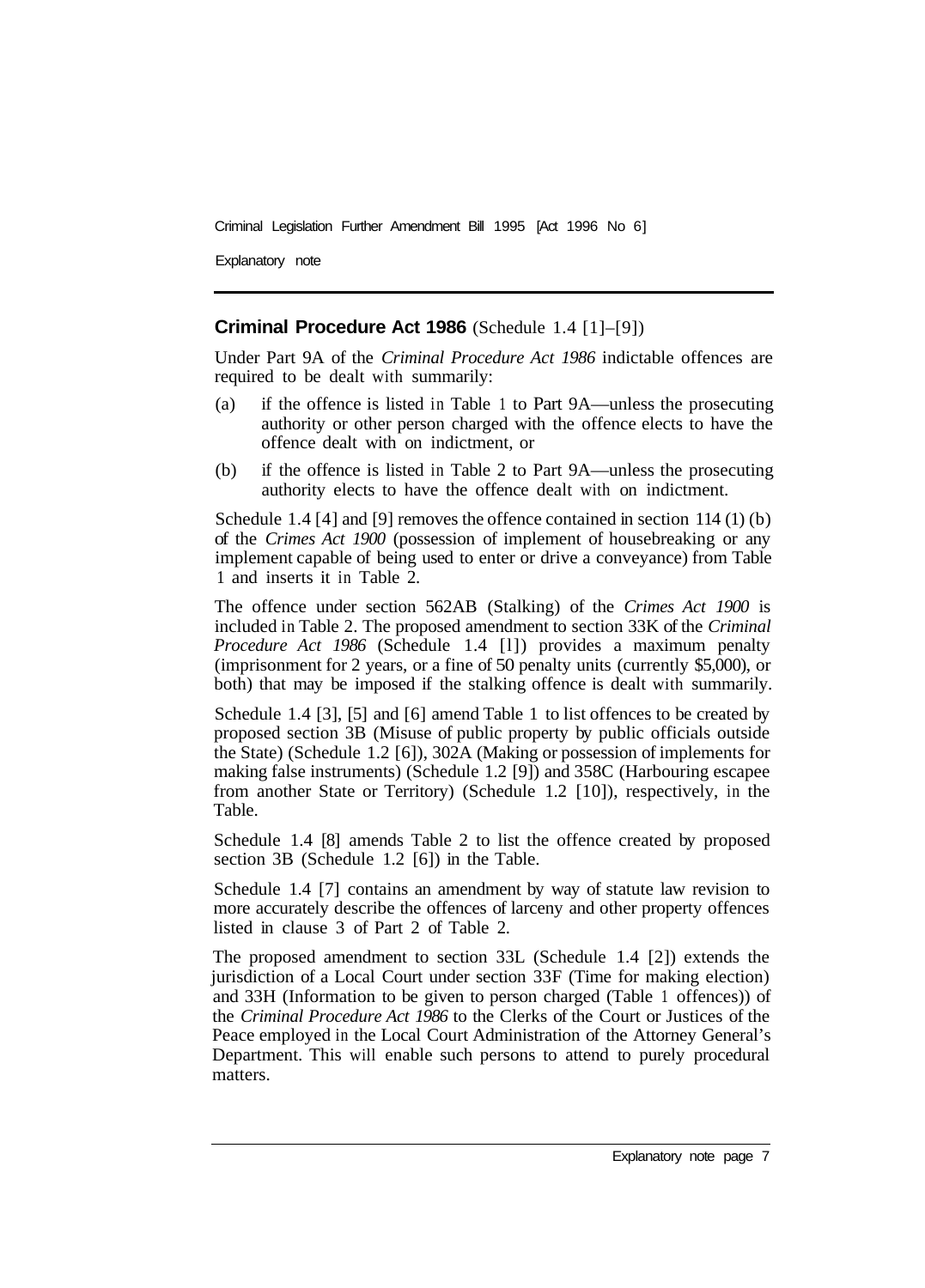Explanatory note

#### **Justices Act 1902** (Schedule 1.5 [1]–[3])

Under section 442B of the *Crimes Act 1900,* a Magistrate (whether exercising jurisdiction in respect of an indictable offence or a summary offence) may reduce the sentence the Magistrate would otherwise impose on a person convicted of the offence by having regard to the degree to which the person has assisted, or undertaken to assist, law enforcement authorities in the prevention, detection or investigation of, or in proceedings relating to, the offence or other offences.

Proposed section 131ACA (Schedule 1.5 [3]) enables the Director of Public Prosecutions to appeal against a sentence that was reduced because an offender undertook to assist law enforcement authorities if the person fails wholly or partly to fulfil the undertaking. Such an appeal will be able to be lodged outside the normal 28 day period for appeals against sentence.

Schedule 15 [1] and [2] make consequential amendments.

#### **Listening Devices Act 1984** (Schedule 1.6 [1]–[13])

The proposed definition of *prescribed offence* (Schedule 1.6 [2]) makes it clear that a listening device warrant can authorise the use of a listening device for the investigation of offences under the laws of the Commonwealth and of other States and Territories (and not just under the laws of New South Wales).

Proposed section 17 (3) (Schedule 16 [5]) allows the notice of particulars of warrants sought under section 16 that is required to be served on the Attorney General or a prescribed officer to be served by facsimile. Schedule 1.6 [4] makes a consequential amendment.

Proposed section 20A (Schedule 1.6 [ 1 l]) allows the use of assumed names or code-names in a listening device warrant and associated documents if it is necessary to do so to protect the safety of the persons who are participants in conversations at which the warrant is directed.

Proposed amendments to sections 16 and 18 (Schedule 1.6 [3] and [6]) change the nomenclature for referring to the process for seeking warrants authorising the use of listening devices from "complaint" to "application". Schedule 1.6 [1], [7]–[10] and [12] make consequential amendments to references to complaints in other provisions.

Schedule 1.6 [13] contains a savings provision consequential on the change of nomenclature.

Explanatory note page 8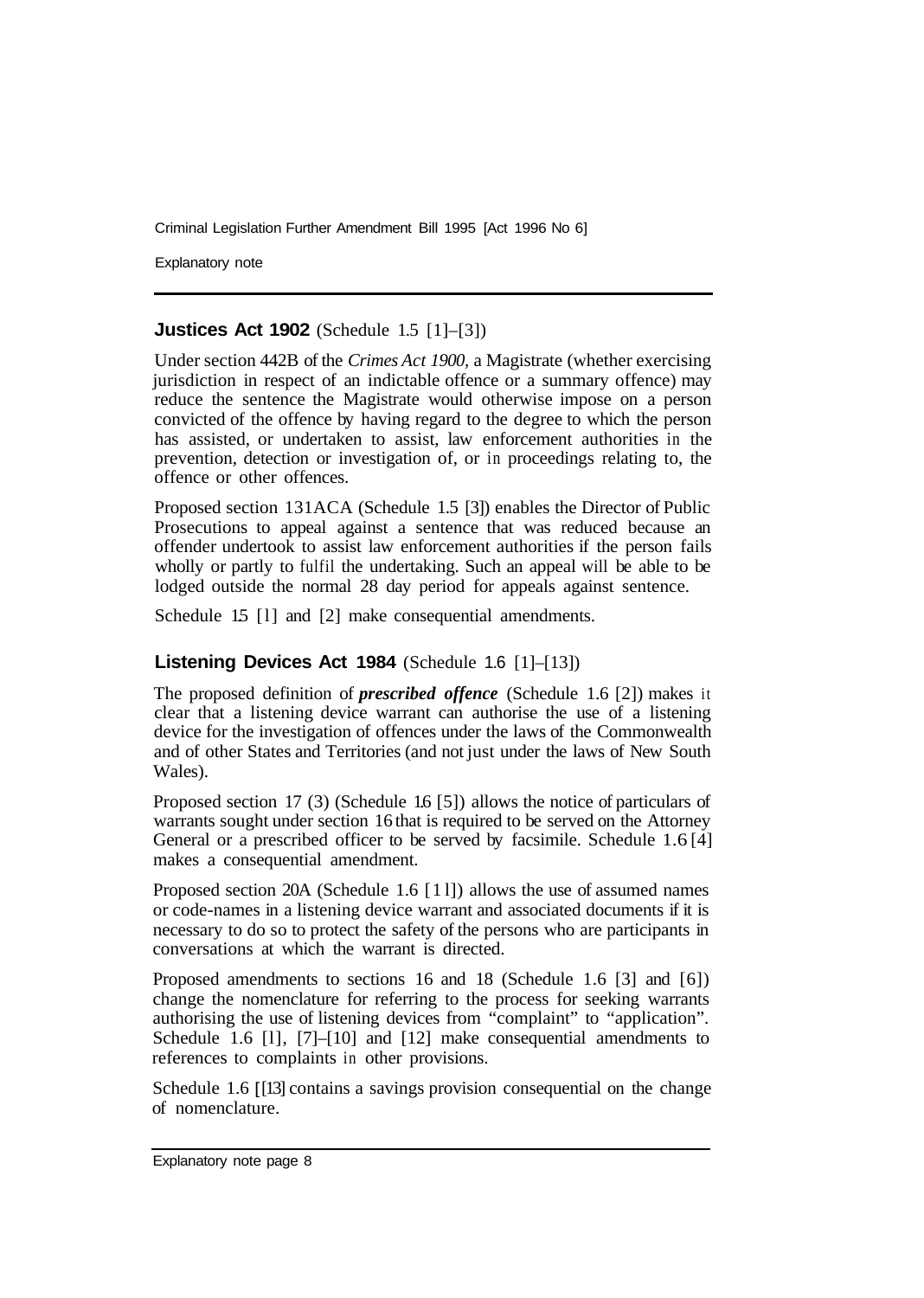Explanatory note

## **Summary Offences Act 1988** (Schedule 1.7 [l] and [2])

## **Unauthorised entry of vehicle or boat** (Schedule 1.9 [1])

Proposed section 6A creates an offence of entering a vehicle or boat in a public place (without reasonable excuse) without the consent of the owner or lawful occupier of the vehicle or vessel. The penalty for the offence is to be 4 penalty units (currently \$400).

## **Penalty for custody of offensive implement** (Schedule 1.7 [2])

The proposed amendment to section 10 (Schedule 1.7 [2]) increases the maximum penalty for having an offensive implement in custody (without reasonable excuse) in a public place from 10 penalty units (currently \$1,000) or imprisonment for 6 months to 20 penalty units (\$2,000) or imprisonment for 12 months.

# **Supreme Court Act 1970** (Schedule 1.8)

# **Sentences of convicted persons seeking judicial review**

Proposed section 69A enables the Supreme Court, in proceedings for judicial review of a conviction or sentence for an offence, to commence or recommence an original sentence from a fresh date. This addresses concerns expressed by the Court of Appeal in cases such as *Parker v Director of Public Prosecutions* (1992) 28 NSWLR 282 at 298–299 and *Blazevski v Judges of the District Court of New South Wales* (1992-93) 29 ALD 197 at 202–203.

The proposed section also includes provisions similar to section 18 of the *Criminal Appeal Act 1912* (as to be amended by the *Courts Legislation Further Amendment Bill 1995)* to enable the time a person has spent on bail or in special custody awaiting a determination in such proceedings to be reflected in the sentence to be served.

#### **Deferential upholding on judicial review of decisions in relation to conviction or sentence**

Proposed section 69B seeks to overcome procedural difficulties encountered by the Court of Appeal in granting relief when reviewing orders of the District Court in appeals under section 125 of the *Justices Act 1902* from convictions and sentences determined by Magistrates. See *Anderson v Judges*